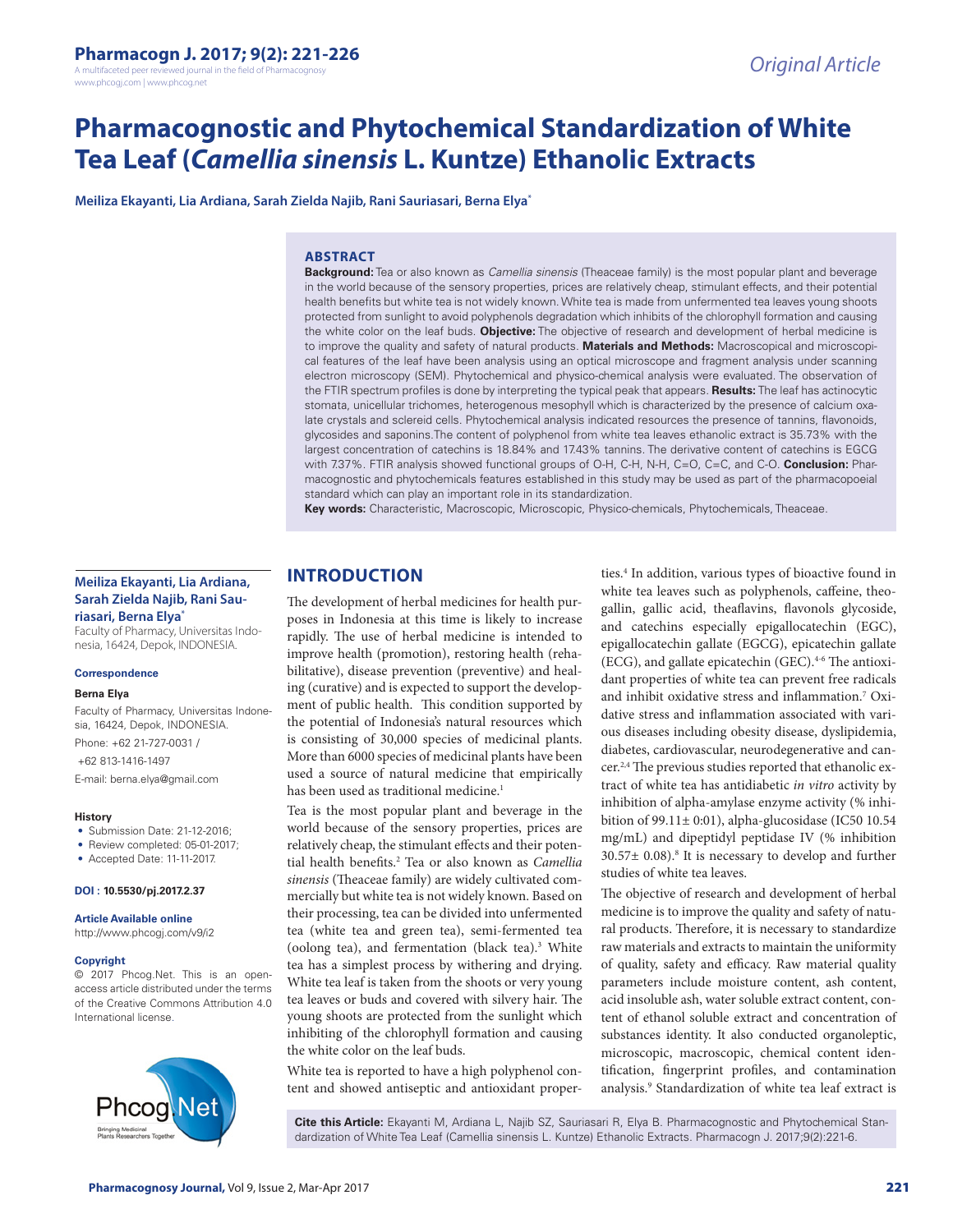necessary to provide information on quality standards of herbal medicine development.

## Experimental

#### *Preparation of Material*

White tea leaves (*Camellia sinensis* L. Kuntze) obtained from the Tea Plantation and Quinine Research Center in Gamboeng, West Java, Indonesia. White tea leaves were sorted, collected, and then dried under sunlight. Furthermore, the tea leaves are withered with a dryer. The white tea leaves powder are made by grinding dried white tea leaves by using a grinder.

#### *Preparation of White Tea Extract*

White tea leaves extract prepared by reflux method using ethanol 70% as a solvent over 3 hours in 60°C. After 3 hours the extract was filtered and the supernatant was removed and transferred to a volumetric flask then be repeated reflux for 2 (two) times. The ethanol extract then evaporated using a vacuum rotatory evaporator.

#### *Identification of Raw Materials*

Identification of raw materials conducted by observation of organoleptic, macroscopic and microscopic identification. Macroscopic identification of white tea leaves was observed based on the length and width of leaves, plant height, color and description of the leaves and stems. Leaf color is identified before and after the drying process by using a Microscope IX70. Microscopic identification is done by using cut crosswise and lengthwise of leaf and dried powder white tea leaves. Identification of raw materials powder is also done using field emission scanning electron microscopy (FE-SEM). Previously, powder coating with gold for 1 minute then identified with the FE-SEM.

## *Extract Characterization*

Characterization of the extract was conducted on the determination of moisture content, ash content, acid insoluble ash content, water-soluble extract content, and ethanol-soluble extract content. The extract characterization method conducted to the WHO guidelines.<sup>9</sup>

## *Phytochemical Analysis*

Phytochemical analysis conducted by screening chemical substances and determination of major compounds. Identification of the presence of alkaloids, flavonoids, tannins, saponins, glycosides, terpenoids and anthraquinone was carried out according to the procedures in WHO guidelines and Harborne.<sup>9,10</sup>

Determination of polyphenol content was measured by spectrophotometry method using gallic acid as a standard, and the results expressed as a percent of gallic acid equivalents. The amount of 10 g sample is weighed into a 100 ml flask, dissolved in 50 ml of distilled water and sonication for 10 minutes, then add with distilled water until 100 ml. one milliliter aliquot transfers to a flask. Added 5 ml of a reagent of Folin Ciocalteau 10% and let stand for 3-8 minutes, then added 4 mL of 7.5% sodium carbonate and homogenized. The mixture incubated for 2 hours protected from light. Furthermore, the absorbance of the solution is measured by spectrophotometer at 750 nm.

Determination of total tannin content was measured by spectrophotometry method. The amount of 1 g sample is weighed and put into a flask of 100 ml and diluted with distilled water. One milliliter aliquot put into a flask, then diluted with 75 ml of distilled water. Added 5 ml of reagent Folin-denis, 10 ml of saturated sodium carbonate solution, and distilled water till 100 ml and then homogenized. This mixture incubated for 30 minutes and absorbance was measured at 760 nm.

#### *Determination of Catechin and EGCG*

Determination of total catechin was measured by using spectrophotometry at 210 nm. Catechin as a standard, the results expressed as a percent of catechins equivalents.While EGCG assay was conducted using reverse phase HPLC using the mobile phase isocratic elution system that is a mixture of orthophosphate 0.1%, water, acetonitrile, methanol (14:7:3:1  $v/v$ ) at pH = 4.00 with a flow rate of 1.2 mL/min and detected at 280 nm.

#### *Chromatography Analysis*

Chromatography analysis was done using a Thin Layer Chromatography (TLC) system. Ten microliters of white tea ethanolic extract and five microliters catechins standard were applied on chromatographic precoated silica gel plates (Merck, TLC grade) as the stationary phase. The chromatograms were developed in twin trough glass chamber containing toluene, acetone, and formic acid (5:4:1 v/v) as the mobile phase. The plates were removed after the solvent front has moved from the original position to the finish line and subsequently allowed to dry. After drying, the plate was sprayed with iron (III) chloride (FeCl<sub>3</sub>) 1%. The plate then visualized under visible light (white) and short UV (254 nm) light. The amount that each component of a mixture travels can be quantified using retention factors (Rf). Values were calculated for each spot using the formula:

 $Rf$  = Distance from the starting point to the center of the spot

Distance from the starting point to the solvent front

## *Contamination Analysis*

Contaminant analysis was determined by measuring heavy metal content using AAS method, and pathogenic microbial contamination such asE. coli, Salmonella sp., and Pseudomonas aeruginosa.

## *Examination of Fourier Transform Infrared Spectroscopy (FTIR)*

FTIR spectrum components conducted by squirting liquid extract on the surface of a very thin salt plate, for example, potassium bromide, then a second plate is placed on the first plate to spread a thin layer of liquid between the plate. Furthermore, the spectra obtained with the aid of spectrophotometer and software that is attached to the tool.

# **RESULTS**

The characterization of organoleptic observation including shape, smell, color and taste of *Camellia sinensis* L. Kuntze leaves. White tea has a distinctive aroma and astringent taste as same as the other tea. The macroscopic examination of the leaf consists of botanicals characteristic observation. However, the microscopic examination was carried out with cross-section observation of leaf or specific part fragment of leaf powder. The purpose of this observation is to examine specific parts contained in the organs of plants used.<sup>11,12</sup>

Macroscopic characteristic of *Camellia sinensis* (L.) Kuntze showed that the leaves are glossy dark green, alternate, short-petiole, coriaceous, lanceolate or elongated-ovate, and roughly serrate. The leaf blade is 6-18 cm long, 2-6 cm wide, short-stemmed, alternate layout, stiff leaves, elongated ellipse-shaped with finely toothed edges, and pinnately netted venation.<sup>11</sup> Mature leaves are bright green colored, smooth, and leathery (Figure 1B). While young leaves appear silver because of the covering of short downy hair on the underside (Figure 1C).White tea leaves are as same as the *Camellia sinensis* (L.) Kuntze leaves but still rolled up, oval, like a needle with a length of 1.5-3 cm, diameter 1-2 mm, and the surface is covered with hairs which are very delicate (Figure 2A). Dried white tea leaves color are silvery-white (Figure 2B).

The observation of cross sections of *Camellia sinensis* (L.) Kuntze leaves under a microscope, found the cuticle, epidermis, mesophyll, crystals of Calcium oxalate, sclereid cell, and trichomes (Figure 3). Upper epider-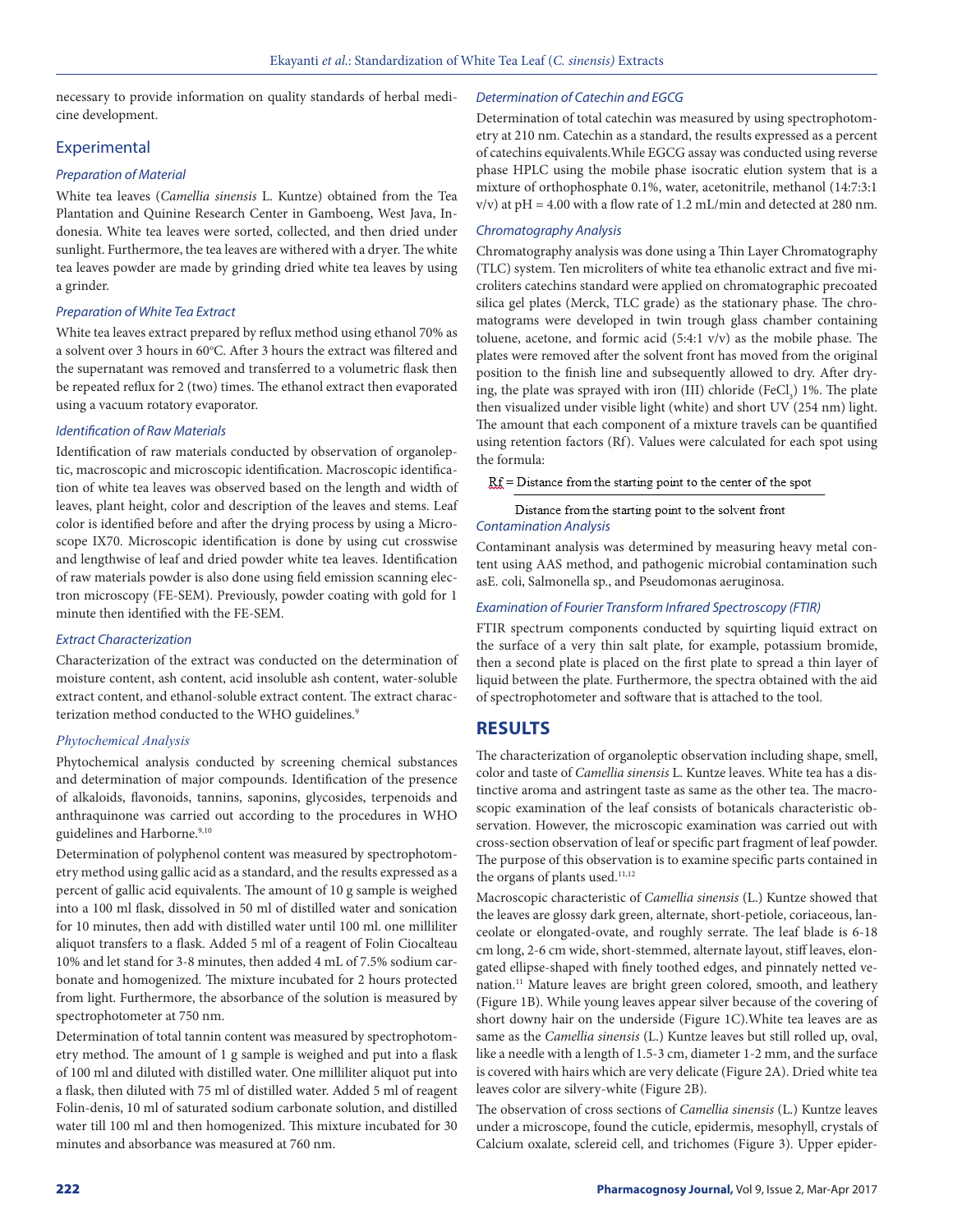mal cells are large, distinctly visible with undulating walls, and simple hairs (unicellular trichomes non-glandular) pointed, undivided, and also very long but not found stomata. The lower epidermis larger than those of the upper surface. The mesophyll is heterogeneous and asymmetrical, it is characterized by the presence of sclereid cells and crystals of Calcium oxalate (Figure 3E and Figure 3F). The type of sclereid cell is Astro sclereid with branched, pointed, irregular (often star-shaped). Parenchymal cells similar to those of most other leaves, and not very distinctive (Figure 3D).

While in the observation of a longitudinal cross section of the tea leaves showing trichomes (hairs on the lower epidermis cells), stomata, and sclereid cell (Figure 4). The type of stomata is actinocytic, the variant type of diacytyic stoma with two reniform cells (guard cells), oval or nearly round, regularly surrounded by 4 or more tangential elongated cells (Figure 4B). Microscopic observation of the powder found any fragments of leaves and a layer quiet lot of fine hairs, (Figure 5A) and it is showed under field emission scanning microscopy (FE-SEM) analysis (Figure 5B). Young buds leaves are cover with a lot of hairs and it giving the distinctive of tea aroma.

Extracts of white tea leaves were obtained using ethanol 70% with reflux extraction method at 60°C. The yield of the extract is 57.08%. The crude extract obtained was red-brownish with a distinctive aroma of tea. The extract examination was conducted by physicochemical and phytochemical examination. TLC profile is one of the examination methods to analyze the presence of marker compound from the extract. The TLC profiles of white tea extract and catechin standard were obtained under UV 254 light after post-derivatization with  $FeCl<sub>3</sub> 1$ %. Figure 6 showed the catechin spot in the white tea extract specifically. Distinct TLC spot on the silica gel plate representing isolated compound with specific Rf values ( $Rf = 0.56$ ).

Physicochemical examination of the extract included the content of moisture, ash, acid insoluble ash, water-soluble extract, ethanol-soluble extract (Table 1). Phytochemical analysis of the extract showed the presence of alkaloids, flavonoids, tannins, glycosides, saponins. The result for terpene/steroid and anthraquinone was negative.<sup>10</sup> The content of polyphenol from white tea leaves ethanolic extract is 35.73% with the largest concentration of catechins is 18.84% and 17.43% tannins. The derivative content of catechins is EGCG with 7.37% (Table 2).

Description: + = detected; - = undetected



**Figure 1:** A. Field view of *Camellia sinensis* (L.) Kuntze, plant; B. fresh tea leaves; and C. shoots.



**Figure 2:** A.Fresh white tea leaves; and B.Dried white tea leaves.



**Figure 3:** The Observation of leaves *Camellia sinensis* (L.) Kuntze using IX70 Microscope Leaf: Cross section: A.cuticle, B.upper epidermis, C.mesophyll, D.parenchyma, E.crystal of Calcium oxalate, F.sclereid cell, G.lower epidermis cell, H.trichome.



**Figure 4:** The observation of longitudinal cross section leaves using Microscope IX70 Leaf: Longitudinal cross section: A. trichome, B. stomata, C. sclereid cell.



**Figure 5:** Microscopic observation of the white tea leaves powder White tea leaf: Powder: A. Hairs fragment observation of white tea leaves powder using microscope IX70 and B.Hairs fragment observation under FE-SEM.



**Figure 6:** Figure 6: TLC chromatogram of white tea ethanolic extracts Extract: Spot: 1. Catechins standard, 2. white tea ethanolic extract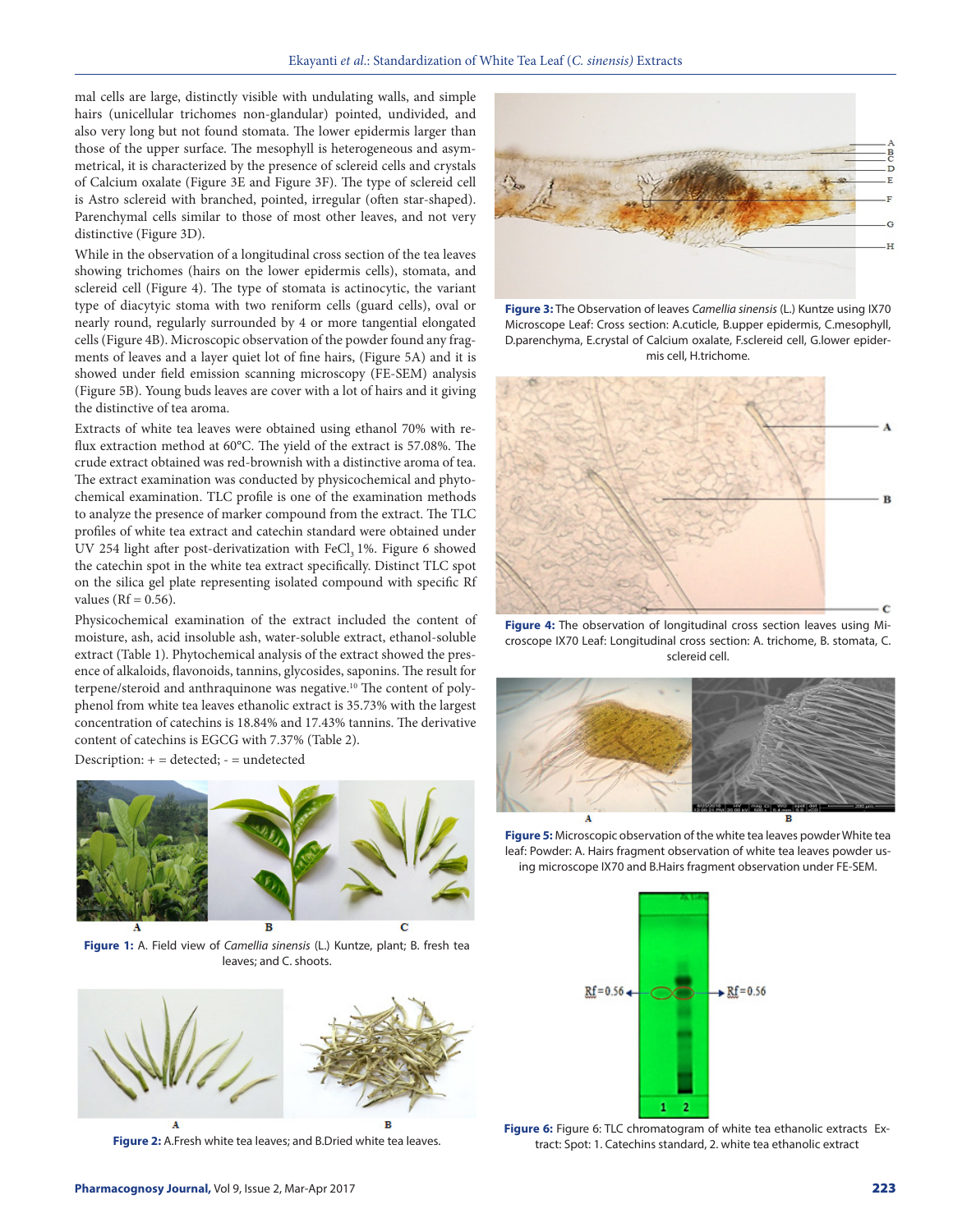#### **Table 1: Characterization of ethanolic extract of white tea leaves (***Camellia sinensis* **(L.) Kuntze)**

#### **Table 2: Phytochemical Analysis of White Tea Leaves Ethanolic Extract**

| No. | <b>Physico-chemical Parameter</b> | Result (%) |
|-----|-----------------------------------|------------|
|     | Moisture content                  | 16.03      |
| 2.  | Ash content                       | 6.04       |
| 3.  | Acid insoluble ash content        | 0.12       |
| 4.  | Water-soluble extract content     | 17.18      |
| 5.  | Alcohol soluble extract content   | 33.31      |

#### **Table 3: Contaminant Result of White Tea Ethanolic Extract**

| No.              | <b>Parameter Test</b>  | <b>Result</b> | <b>Unit</b>   |
|------------------|------------------------|---------------|---------------|
|                  |                        |               |               |
| 1.               | Pb                     | $ND^*$        | ppm           |
| $\overline{2}$ . | As                     | $ND^*$        | ppm           |
|                  |                        |               |               |
| 3.               | C <sub>d</sub>         | $0.042**$     | ppm           |
| 4.               | E. coli                | Negative      | Colonies/unit |
| 5.               | Salmonella sp          | Negative      | Colonies/unit |
|                  |                        |               |               |
| 6.               | Pseudomonas aeruginosa | Negative      | Colonies/unit |

| No. | <b>Phytochemical Parameter</b> | <b>Result</b> |
|-----|--------------------------------|---------------|
| 1.  | Alkaloids                      | $+$           |
| 2.  | Flavonoids                     | $+$           |
| 3.  | <b>Tannins</b>                 | $+$           |
| 4.  | Glycosides                     | $+$           |
| 5.  | Saponin                        | $+$           |
| 6.  | Terpene/ steroid               |               |
| 7.  | Anthraquinone                  |               |
| 8.  | Total polyphenol               | 35.73 %       |
| 9.  | Total tannin                   | 17.43 %       |
| 10. | <b>Total Catechin</b>          | 18.94%        |
| 11. | <b>EGCG</b> content            | 7.37%         |

Description: + = detected; - = undetected

Description: \* ND = not detected; \*\* Requirements level of Cd  $\pounds$  0.3 ppm



**Figure 7:** FTIR Spectra of White Tea Ethanolic Extract

#### **Table 4: FTIR Region Spectra of White Tea Ethanolic Extract**

| <b>Bond</b> | <b>Compound</b> | <b>Frequency Area</b><br>$(cm^{-1})$ | <b>Intensity</b> |
|-------------|-----------------|--------------------------------------|------------------|
| $O-H$       | Phenol, Alcohol | 3500-3650                            | Medium, broad    |
| $C-H$       | Aromatic        | 690-900                              | Strong           |
| $N-H$       | Amine, Amide    | 3300-3500                            | Medium           |
| $C=\Omega$  | Carbonyl        | 1820-1660                            | Strong           |
| $C=C$       | Alkene          | 1650                                 | Weak             |
| $C-O$       | Ester           | 1300-1000                            | Strong           |

The contaminant analysis was observed by analyzing the heavy metals and pathogenic bacterial content. Parameters on heavy metal analyzing includingPlumbum (Pb), Arsenic (As), and Cadmium (Cd) (Table 3). Based on the literature, results obtained that heavy metal contamination has been qualified.<sup>9</sup> Furthermore, neither pathogenic bacteria such as *Escherichia coli*, *Salmonella* sp., nor *Pseudomonas aeruginosa* detected. The FTIR spectra of white tea ethanolic extract were obtained with the infrared radiation region is 4000-400 cm-1 (Figure 7).

Observation of the FTIR spectrum profiles is done by interpreting the typical peak that appears. The interpretation of FTIR spectra profile showed that the white tea ethanolic extract composed organic com-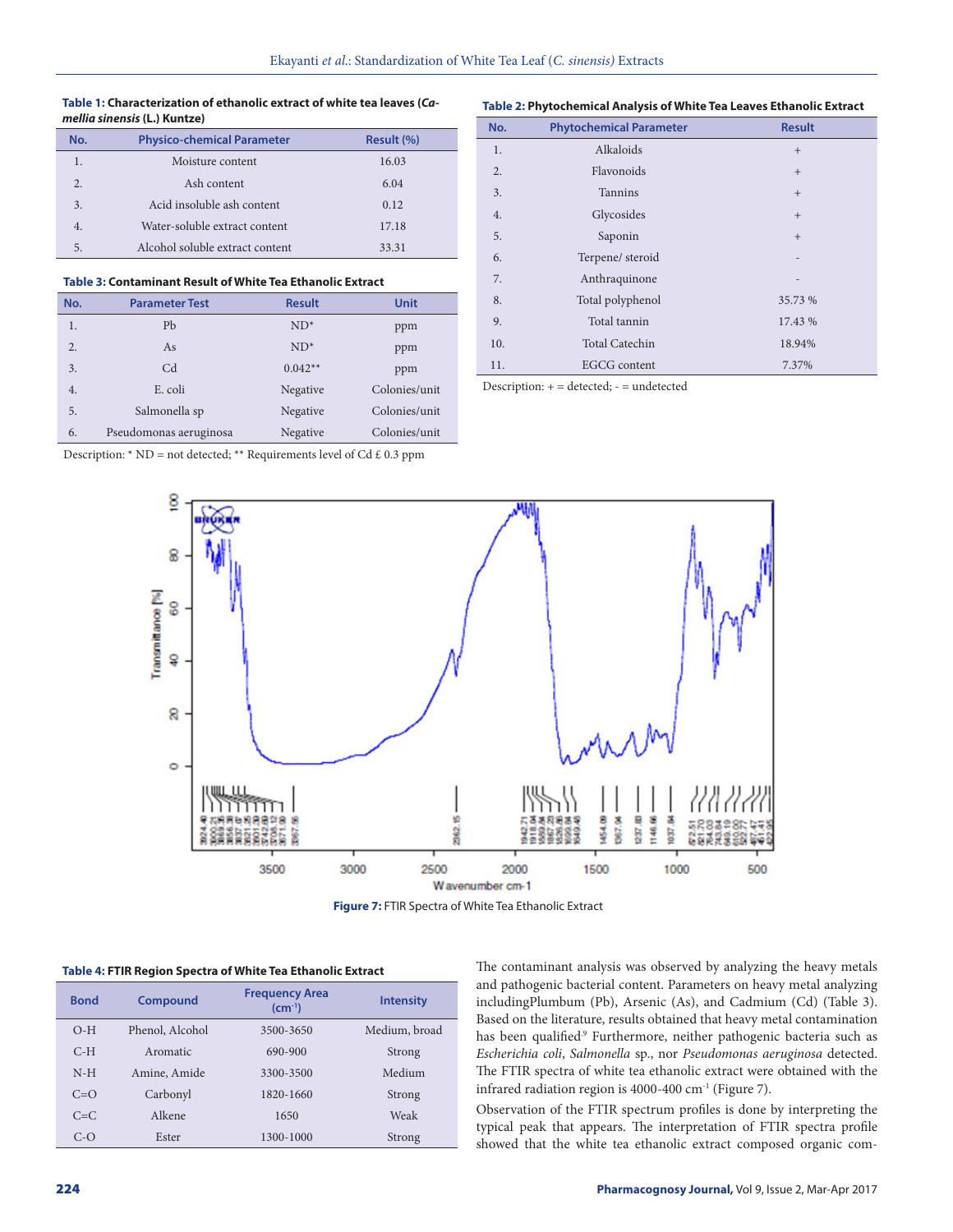pounds which mostly containing functional groups O-H from phenolic or alcohol with medium and broad spectrum, C-H aromatic, N-H amine or amide, C=O carbonyl, C=C alkene, and C-O ester (Table 4).

## **DISCUSSION**

Macroscopic and microscopic characters are one of the important criteria for identification. The analysis of the chemical and physical standards are the confirmatory tests for identification. The leaves size is the main criterion for the classification of tea plants, which is the type of the tea leaves are characterized by intermediate size. The different leaf ages produce different tea qualities since their chemical compositions are different. The results of the stomata distribution showed that between stomata and distribution in the leaves are hypostomatic. Stomata associated to photosynthesis to produce food for plants. Stomata is the entrance of  $\mathrm{CO}_2$  which is one of the raw materials in the process of photosynthesis. Photosynthesis also altering the synthesis of secondary metabolites in tea plant including catechin, and also polyphenol was correlated to the weather.13 It causes the relation between the photosynthesis and secondary metabolites content such as catechins.

The presence of a lot of unicellular trichomes on both sides of the white tea leaf creates a microenvironment of water vapor around the leaf. Calcium oxalate crystals are one of the characteristic of the tea leaves and the presence of the crystalline associated with the photosynthesis rate. The white color of the white tea leaf because the chlorophyll has not been formed. White hair that covers the surface coloring white to the leaves when it has been dried.The result of macroscopic and microscopic characterization of the leaves can determine the anatomical structures of plant metabolite storage.<sup>13</sup>

The quality of herbal medicines relies on their bioactive constituents. Therefore, TLC fingerprinting serves as an important and powerful tool for standardization and determination bioactive compounds. White tea leaves extract represented the distinctive TLC spots that similar to the *Rf* values of the catechin.The composition of polyphenol as catechin reported was higher (major compound), it is indicated that astringency was mainly determined by the content of catechins and the other phenolic compounds.13 White tea leaves have a simple processing without any fermentation process and higher content of polyphenols especially catechins derivatives. It has been confirmed by the determination of the polyphenol, catechins, and EGCG content.

According to the results of the phytochemical analysis in white tea leaves extract, there is the presence of alkaloid, flavonoid, tannin, and saponin. Various types of bioactive found in white tea same as those found in green tea (polyphenols, caffeine, theogallin, gallic acid, theaflavins, glycoside flavonols, and catechins). Main catechins found in white tea are EGC, EGCG, ECG and EGC which are higher than green tea.<sup>3,5</sup> White tea leaves extract contains the high concentration of catechins and low concentration of theaflavin and thearubigin (an oxidation product of polyphenol oxidase) and it is related to the color of tea.<sup>14</sup> However, each type of tea has a number of different content depending on tea processing, geographic location, and growth condition of the tea plant.<sup>2</sup>

Polyphenols compound in tea is a powerful antioxidant agent and positive effect on health. Several studies have been conducted that white tea as an inhibitor of pancreatic lipase activity more effective that green tea.<sup>15</sup> White tea leaves extract was reported to inhibit adipogenesis and stimulate lipolytic activity.<sup>16</sup> Another study also reported that white tea leaves ethanolic extract has an antidiabetic activity as inhibitor α-glucosidase, α-amylase, and dipeptidyl peptidase IV.8

## **CONCLUSION**

The current study revealed that the result of macroscopic and microscopic characterization of the leaves can determine the anatomical structures of plant metabolite storage. The present work can be used to provide data about the pharmacognostic characteristics of the white tea leaves of *Camellia sinensis* L. Kuntze that proves the importance of these results. This study will be helpful in the pharmacognostic and phytochemical identification of white tea leaves extract, also the result of identification will be fingerprinted for the proper identification of crude drugs from white tea leaves and provide pharmacological preparation in the future.

## **ACKNOWLEDGEMENTS**

The authors thank Hibah Pitta Grant, Universitas Indonesia for research funding. Acknowledgment is also due to all their colleagues for their high prestigious encouragement in accomplishing this task.

# **CONFLICT OF INTEREST**

The authors have no conflict of interest to declare.

#### **REFERENCES**

- 1. Elfahmi, Woerdenbag HJ, Kayse O. Jamu: Indonesian Traditional Herbal Medicine Towards Rational Phytopharmacological Use: Review, Journal of Herbal Medicine. 2014:4:51-73. https://doi.org/10.1016/j.hermed.2014.01.002.
- 2. Dias TR, Thomas G, Teixeira NF, Alves MG, Oliveira PF, Silva BM. White Tea *(Camellia sinensis* (L.)): antioxidant properties and beneficial health effects. International Journal of Food Science, Nutrition, and Dietetics. 2013:2(2):19-26.
- 3. Rohdiana D. Tea: Processes, characteristics, and functional components. Food review Indonesia, August 2015:8.
- 4. Alcazar. Differentiation of green, white, black, Oolong, and Pu-erh teas according to their free amino acids content. Journal of Agricultural and Food Chemistry. 2007:55(15):5960-65. https://doi.org/10.1021/jf070601a PMid:17595106.
- 5. Hilal Y, Engelhardt U. Characterization of white tea-comparison to green and black tea. J. Vergbr. Lebensm. 2007:2:414-21. https://doi.org/10.1007/s00003- 007-0250-3.
- 6. Unachukwu U. J. 2010. White and green teas (*Camellia sinensis* var.sinensis): variation in phenolic, methylxanthine, and antioxidant profiles. Journal of Food Science. 2010;75(6):541-8. Available from http://dx.doi.org/ 10.1111/j.1750- 3841.2010.01705.x https://doi.org/10.1111/j.1750-3841.2010.01705.x.
- 7. Thring TS, Hili P, Naughton DP. An antioxidant and potential anti-inflammatory activity of extracts and formulations of white tea, rose, and witch hazel on primary human dermal fibroblast cells. J Inflamm (Lond). 2011:8:27. https://doi. org/10.1186/1476-9255-8-27 PMid:21995704 PMCid:PMC3214789.
- 8. Elya B, Hand R, Sauriasari R, Hassyati US, Permana IT, Permatasari YI. Activity antidiabetic and phytochemical screening of extract from Indonesian plants by inhibition of alpha-glucosidase and dipeptidyl peptidases IV. Pakistan Journal of Biological Science. 2015:18(6):279-84. https://doi.org/10.3923/ pjbs.2015.279.284.
- 9. World Health Organization, Quality Control Methods for Medicinal Plant Materials. Geneva: 1998.
- 10. Harborne JB. Methods of Phytochemistry, Kosasih, P. and I. Soediro (Eds.). Bandung: Publisher ITB; 1987. PMid:3691654.
- 11. Mahmood T, Akhtar N, Khan BA. The Morphology. Characteristics and medicinal properties of *Camellia sinensis*' tea. Journal of Medicinal Plants Research. 2010:4(19):2028-33. https://doi.org/10.5897/JMPR10.010.
- 12. Europian Pharmacopoeia Comission, Europian Pharmachopoeia 5th Edition; 2005: 215.
- 13. Cheruiyot EK, Mumera LM, Ng'etich WK, Hassanali A, Wachira F. Polyphenol as potential indicators for drought tolerance in tea (*Camellia sinensis* L.). Biosci, Biotech., and Biochemistry, 2007:71(9):2190-7. https://doi.org/10.1271/ bbb.70156 PMid:17827703.
- 14. Chaturvedula VSP, Prakash I. The Aroma, Taste, Color and Bioactive Constituent of Tea. Journal of Medicinal Plants Research. 2011:5(11):2110-24.
- 15. Gondoin A, Grussu D, Stewart D, McDougall G. J. White and green tea polyphenols inhibit pancreatic lipase in vitro. Food Research International. 2010:43:p.1537-44. https://doi.org/10.1016/j.foodres.2010.04.029.
- 16. Sohle J, Knott A, Holtzmann U, Siegner R, Gronniger E, Schepky, A, et al. White tea extract induced lipolytic activity an inhibits adipogenesis in human subcutaneous (pre)-adipocytes. Nutrition and Metabolism, 2009:6:20. https://doi. org/10.1186/1743-7075-6-20 PMid:19409077 PMCid:PMC2685800.